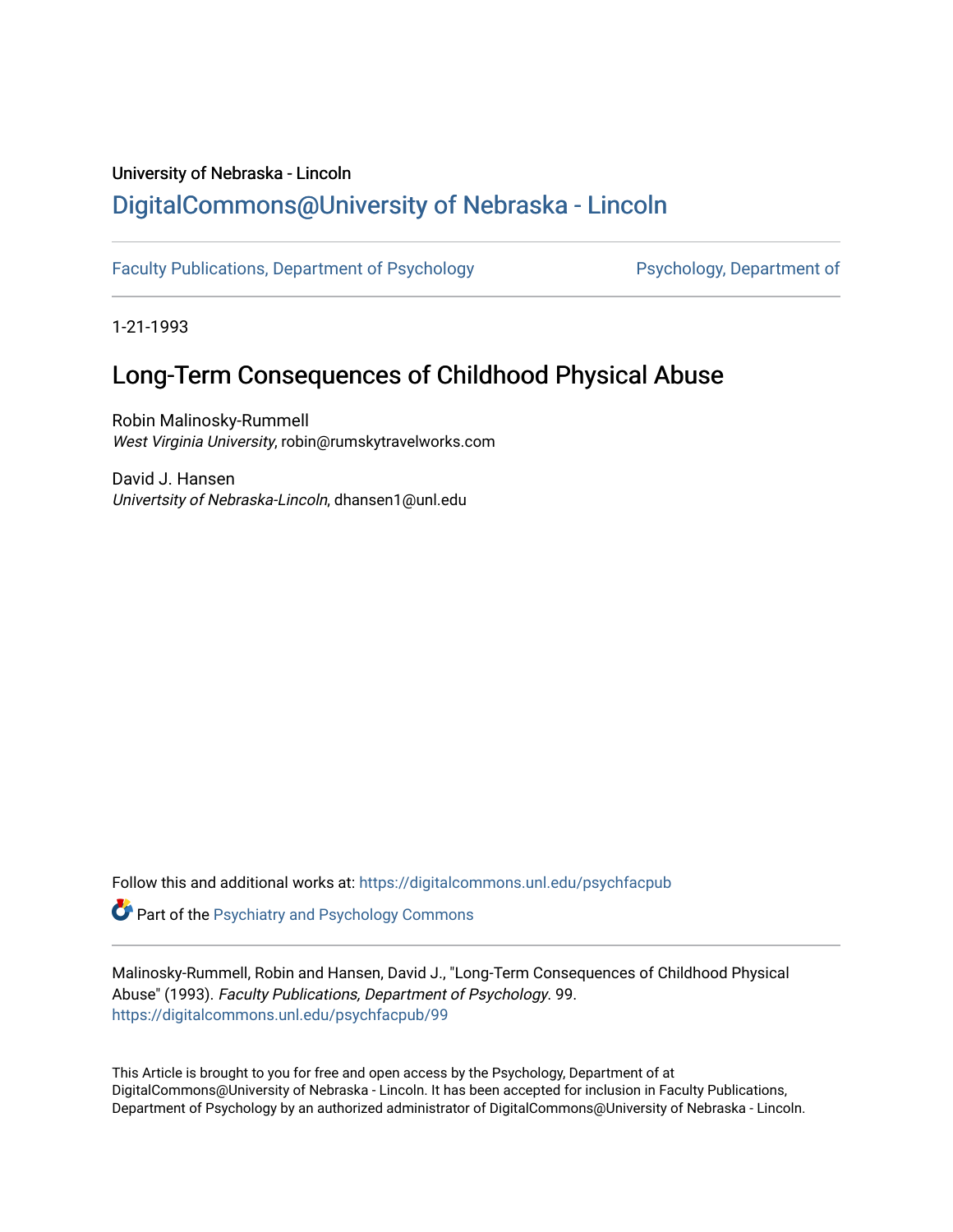Published in *Psychological Bulletin* 114:1 (1993), pp. 68–79. Copyright © 1993 by the American Psychological Association, Inc. Used by permission. "This article may not exactly replicate the final version published in the APA journal. It is not the copy of record." Journal homepage: http://www.apa.org/journals/bul/

*Submitted October 1991; revised November 1992; accepted November 1992.*

# **Long-Term Consequences of Childhood Physical Abuse**

Robin Malinosky-Rummell, *West Virginia University* 

David J. Hansen, *University of Nebraska—Lincoln* 

### **Abstract**

This article reviews the literature on the long-term consequences of childhood physical abuse. Empirical research is discussed within 7 topic areas: aggressive and violent behavior, nonviolent criminal behavior, substance abuse, self-injurious and suicidal behavior, emotional problems, interpersonal problems, and academic and vocational difficulties. The studies reviewed involve primarily adult populations, although pertinent findings from literature on children and adolescents are briefly summarized. Some variables that affect the relation between physical abuse and long-term consequences are examined. These moderator variables include maltreatment characteristics, individual factors, family factors, and environmental factors. The article ends with suggestions for future research on long-term consequences and variables that may affect these outcomes.

The widespread prevalence of child physical abuse, as well as the numerous problems and consequences associated with it, has been increasingly recognized since Kempe and his colleagues first described the symptoms of "the battered child syndrome" (Kempe, Silverman, Steele, Droegemueller, & Silver, 1962). Although much of the research in recent decades has been on the behavior and treatment of the abusive parent as the perpetrator of the violent act, significant attention has also focused on the consequences of abuse, especially the immediate or short-term effects (cf. Ammerman, Cassisi, Hersen, & Van Hasselt, 1986; Conaway & Hansen, 1989; Hansen, Conaway, & Christopher, 1990; Lamphear, 1985).

Physical abuse is generally defined as the presence of a nonaccidental injury resulting from acts of commission by an adult (Kelly, 1983). These acts are characterized by overt physical violence or excessive punishment (including poisoning and exposing to extreme heat or cold) and typically occur in discrete, low-frequency episodes (Kelly, 1983; Wolfe, 1988). In addition, physical abuse is often accompanied by parental anger toward the child that is due to the child's failure to meet parental demands (Abrams, 1981; Kelly, 1983). In a recent and extensive epidemiological study, the National Center on Child Abuse and Neglect (NCCAN; 1988) defined physical abuse as acts of commission that involve either demonstrable harm or endangerment to the child. Results indicated that in 1986 approximately 5.7 American children per 1,000 (for a total of 358,300 children) experienced physically abusive acts. Because this finding involved only those abusive instances reported to child protection services and other agencies, it probably underestimated the true incidence of physical abuse. The study also found that the rate of reported physical abuse increased by 58% over its 1980 level, which was most likely a result of increased public recognition of abuse rather than an increase in the actual occurrence of physical abuse (NCCAN, 1988).

The majority of research on the consequences of physical

abuse has focused on short-term effects on childhood behavior. A variety of potential short-term consequences of physical abuse have been identified, such as greater perceptual-motor deficits, lower scores on measures of general intellectual functioning and academic achievement, negative social behavior such as more aggression with adults and peers, and internalizing psychological problems such as hopelessness, depression, and low self-worth (cf. Ammerman et al., 1986; Conaway & Hansen, 1989; Fantuzzo, 1990; Lamphear, 1985). The longterm consequences of childhood physical abuse have not been as thoroughly explored, although such a review on the longterm consequences of childhood sexual abuse has been published (Browne & Finkelhor, 1986). Because different forms of maltreatment (e.g., physical abuse, sexual abuse, and neglect) may lead to diverse short- and long-term consequences, it is important to investigate the effects of each (Conaway & Hansen, 1989).

In this article, we review empirical research that investigated the long-term consequences of physical abuse. First, we describe research strategies that have been used to examine this issue. This research is primarily correlational in nature; therefore, causal relationships cannot be identified with confidence (Conaway & Hansen, 1989). Hence, the term *long-term consequences* refers to characteristics of people having been physically abused as children, not to known causal relations. Although a variety of techniques have been used to examine this issue, this article primarily reviews studies that used comparison groups or other control procedures as opposed to simple descriptions or clinical case studies. Differences identified through these group comparisons were based on statistical analyses and therefore did not necessarily reflect clinically significant group differences. When the descriptions of the studies permit, the clinical significance of the effects are described.

Second, the long-term consequences are reviewed within seven domains. This review focuses primarily on studies of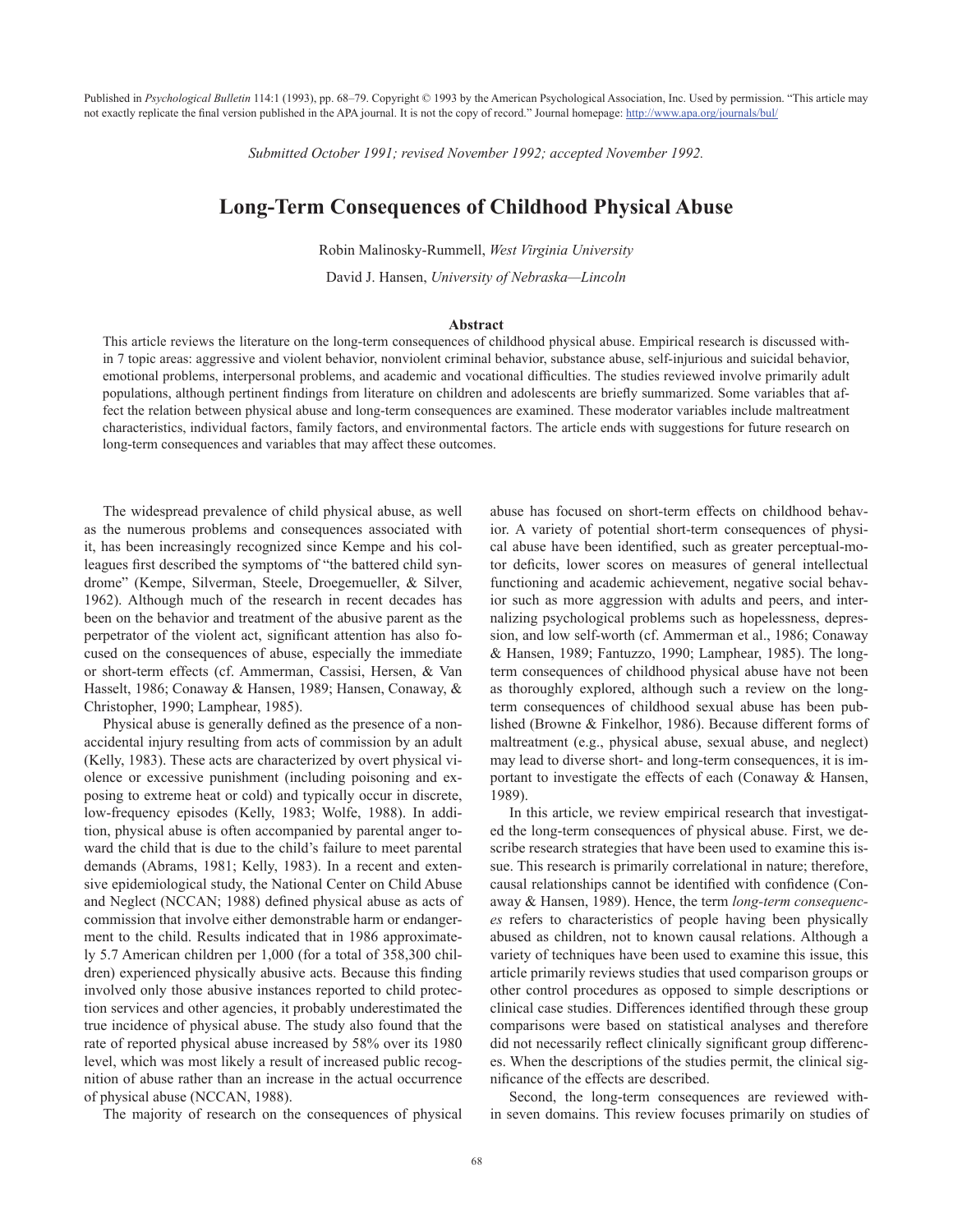adult populations. Although long-term consequences may manifest themselves in adolescence or adulthood, the timing of the abuse in relation to the consequences assessed is not examined in most studies. In fact, for some children, the abuse may be ongoing throughout the study. In adults, it is assumed that the physical abuse experienced as a child has terminated, or at least that the developmental status of the child has changed. Within the topic areas, literature involving youths who are age 13 or older is briefly described to provide a context for the adult literature and to suggest behaviors that should be examined in future research with adults.

Third, moderator variables that affect the relation between physical abuse and long-term effects are reviewed. The identification of potential consequences and moderating influences provide a variety of directions for future research.

# **Research Strategies Used in the Physical Abuse Literature**

Three types of research strategies have been used to explore the relationship between child physical abuse and later behavior: (a) comparison of rates of abuse history in two or more samples that differ on a behavior(s), (b) comparison of the behavior(s) of a group with a history of abuse with the behavior(s) of a nonabused group(s), and (c) prospective designs that assess behaviors of an at-risk or community sample at two or more different points in time. Advantages and disadvantages of each strategy are briefly reviewed below.

The first strategy involves the comparison of rates of a history of abuse in two or more samples that differ on a possible consequence of abuse (e.g., maltreating vs. nonmaltreating mothers or violent vs. nonviolent adults). This strategy does not control for the innumerable other variables that may also be influential (e.g., other familial stressors); thus, studies involving this type of research design are deemphasized in this review. To control for these additional variables, some studies use samples that are matched on one or more variables.

The second strategy involves comparing the behavior of subjects with a history of physical abuse with the behavior of comparison groups, on the assumption that the differences in their behavior may be a consequence of the abuse. For example, several studies compared the behavior of physically abused subjects with nonabused subjects within a particular type of population, such as people with substance abuse problems. Findings from this type of research are difficult to generalize to other physically abused populations, such as those who do not have a substance abuse problem. To eliminate this issue, research with physically abused subjects also uses abused or nonabused comparison groups from the community. Matching procedures and statistical techniques (e.g., covariance or multiple regression analyses) are used to control for or consider variables other than physical abuse that may also affect the behaviors assessed (e.g., Briere & Runtz, 1988).

These first two research strategies are retrospective in that data are collected after the abuse took place. Therefore, neither of these correlational strategies can demonstrate a definite causal relationship between physical abuse and later outcomes. Furthermore, retrospective self-reports may involve biases that are due to distortion, lack of memory about such events, and other reporting issues. Such potential biases may be reduced through the use of archival data (involving child protective services, court, medical, and psychiatric records) that corroborate these self-reports. However, archival data alone may include only officially reported instances of abuse and thus underrepresent the occurrence of abuse. The information in the archival records generally has not been systematically collected and consequently may vary due to reporting agents and procedures. Because of these methodological problems, research involving exclusively archival data is discussed only briefly in this review.

The third strategy involves prospective designs. Two types of prospective studies have been used to avoid problems associated with retrospective data collection. First, McCord (1979, 1983) used 232 boys with similar socioeconomic status (SES) in her treatment study that was designed to prevent juvenile delinquency. On the basis of observations of the boys and their families made by social work counselors, McCord divided subjects into four groups according to how they were treated by their parents (abused, neglected, rejected, and loved). She then obtained archival data on these boys over a 30-year period. This study was therefore prospective in the sense that she made an initial assessment before the occurrence of the longterm consequences that were examined. However, causal relationships between physical abuse and later consequences could not be estimated because McCord did not experimentally manipulate the groups nor did she control for variables other than SES that might have influenced her dependent measures. Second, some researchers (Egeland, 1988; Egeland, Jacobvitz, & Sroufe, 1988) obtained data from parents of high-risk infants before and after incidents) of physical abuse. Although these authors did not specifically examine consequences of the abuse on the infants, an experimental design that utilizes this prospective strategy can be utilized to estimate causal relationships between physical abuse and long-term consequences.

The retrospective and prospective designs collect different information, and the retrospective methodology may appear to demonstrate a stronger link to physical abuse than actually exists (Widom, 1989). For example, Hunter and Kilstrom (1979), using a prospective design, interviewed 282 new mothers who had not yet had the opportunity to abuse their newborn and found that 49 of the mothers had been physically abused as a child. The researchers collected data 1 year later and found that 10 of the 282 mothers had maltreated their babies, and of these 10 maltreating mothers, 9 had reported being abused as a child. The prospective research design found that only 9 out of 49 (18%) mothers with a history of abuse had maltreated their babies within a year. If this research had been conducted retrospectively, the results could have indicated that 9 out of 10 (90%) maltreating mothers were abused as a child, suggesting a stronger association between child physical abuse and adult perpetration than indicated by the prospective methodology. Thus, although a high percentage of the sample of interest may have been physically abused, not many physically abused people may demonstrate such an outcome.

# **Research on Long-Term Consequences**

On the basis of the literature, research on the long-term con-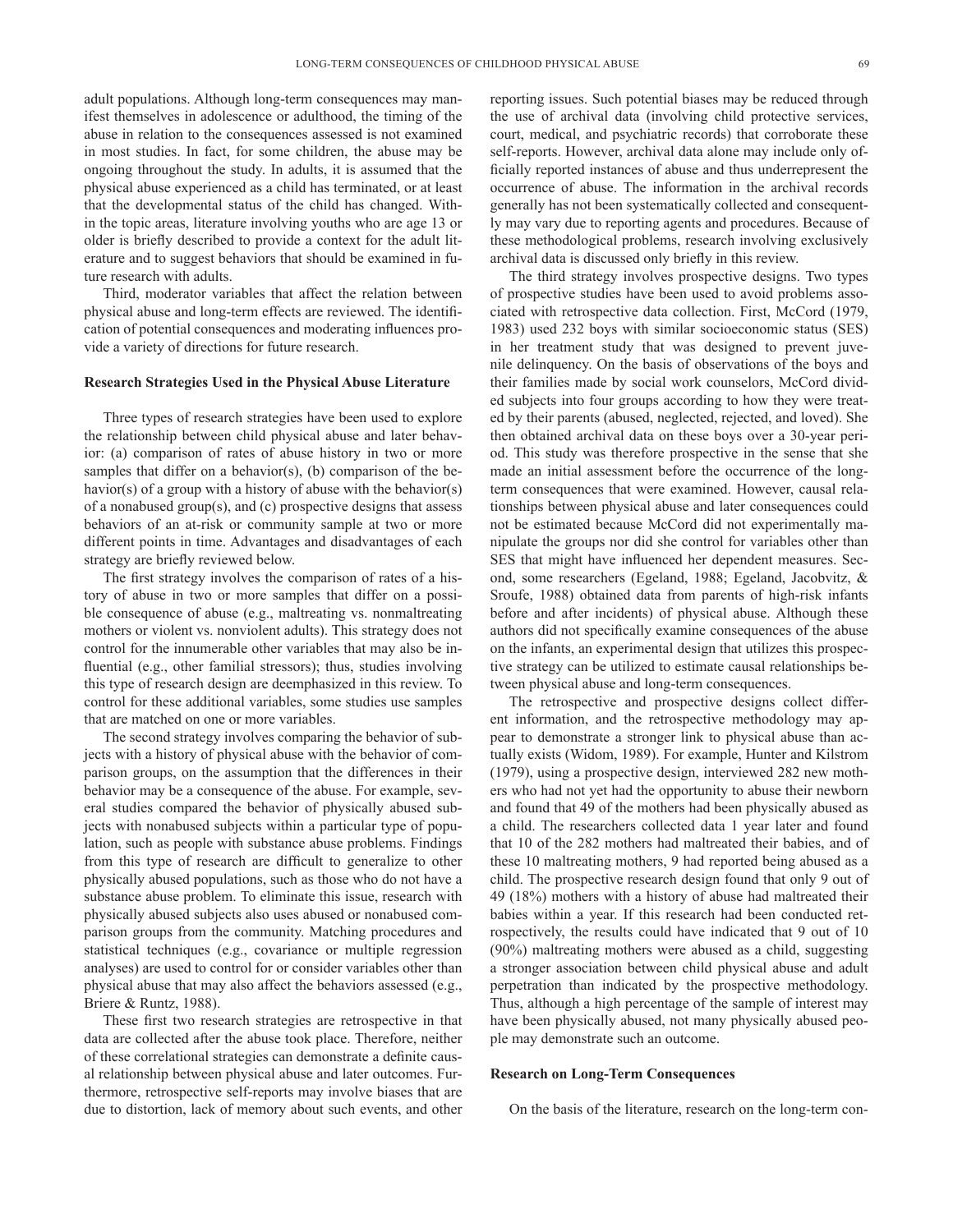sequences of physical abuse is reviewed within seven topic areas: aggressive and violent behavior, nonviolent criminal behavior, substance abuse, self-injurious and suicidal behavior, emotional problems, interpersonal problems, and academic and vocational difficulties. Only studies that concern physical abuse are included. Research involving other forms of maltreatment are briefly reviewed where several types of maltreatment, including physical abuse, are grouped together.

# *Aggressive and Violent Behavior*

The majority of literature on the long-term consequences of physical abuse explores aggressive and violent behaviors in adolescents and adults. This research can be divided into five categories: adolescent violence, and adult violence toward nonfamilial persons, toward children, toward dating partners, and toward spouses.

*Adolescent violence.* Findings that are based on three types of research methodologies support the strong link between physical abuse and adolescent aggression (cf. reviews by Garbarino & Plantz, 1986; Lane & Davis, 1987). First, adolescents who exhibit aggressive and violent behaviors, including extrafamilial and dating violence, demonstrate higher rates of mal treatment than do the general population (Alfaro, 1981; Garbarino & Plantz, 1986; Roscoe & Callahan, 1985). Second, violent adolescent boys in residential facilities demonstrate higher rates of physical abuse than do less violent and nonviolent male comparison groups, on the basis of archival research (Lewis et al., 1985; Lewis, Shanok, & Balla, 1979; Lewis, Shanok, Pincus, & Glaser, 1979; Sendi & Blomgren, 1975). High school students who are involved in dating violence report higher rates of physical abuse than do nonviolent students (Reuterman  $\&$ Burcky, 1989). Third, among children who are receiving mental health treatment, those who have been physically abused exhibit more aggressive behavior than do their nonabused peers (e.g., Blount & Chandler, 1979; Cavaiola & Schiff, 1988; Kent, 1976; Monane, Leichter, & Lewis, 1984; Tarter, Hegedus, Winsten, & Alterman, 1984). This finding may be true for boys only, however (Rogeness, Amrung, Macedo, Harris, & Fisher, 1986). Recent conceptualizations also note that central nervous system injury and psychosis are associated with violence in abused adolescents (Lewis, Mallouh, & Webb, 1989; Lewis et al., 1985).

*Adult violence toward nonfamilial persons.* Research comparing rates of physical abuse in violent and nonviolent adults through questionnaire data supports a relationship between physical abuse and violence toward nonfamilial persons. For example, Sack and Mason (1980) found that convicted male felons, particularly those who had committed sexual offenses, reported much higher rates of childhood physical abuse than did noninstitutionalized males. M. Rosenbaum and Bennett (1986) also revealed that homicidal, depressed male and female outpatients reported higher rates of physical abuse than did a nonhomicidal, depressed sample who were matched on sex, age, and marital status. In contrast, another study of this kind (Tupin, Mahar,  $&$  Smith, 1973) did not reveal a significant difference in the rates of physical abuse among habitually violent, nonhabitually violent, and nonviolent male offenders. The authors looked at paternal physical aggression, which may have included nonabusive physical aggression such as spankings. This type of punishment may not have the emotional or physical impact on a child that abusive parental discipline would inflict.

Although rates of physical abuse may differ between violent and nonviolent adult populations, questionnaire data obtained by Gully, Dengerink, Pepping, and Bergstrom (1981) also indicated that rates of parental aggression (which may have included nonabusive physical punishment) might not differ between college students who self-reported engaging in violence and those who did not. Subjects' reported aggression toward their siblings did significantly discriminate between these groups, however. Additional multiple regression analyses indicated that reported parental violence toward subjects and to ward spouses, as well as reported viewing and engaging in sibling violence, demonstrated a significant positive relationship with self-reported violence.

Overall, these findings imply that violent inmates and outpatients, particularly males, report higher rates of childhood physical abuse than do less violent comparison groups. Violent inmates and college students do not report higher rates of parental aggression, which may include nonabusive punishment, than do less violent persons. Additionally, parental spouse abuse and witnessing or engaging in sibling violence, may also contribute to extrafamilial violence in college students. Findings that were based on these self-reported data would have been strengthened with corroborating ratings by others or existing records of aggressive behavior.

Researchers have compared levels of violent behaviors demonstrated by abused and nonabused subjects through retrospective chart reviews. Using recorded data obtained during therapy of patients hospitalized for alcoholism treatment, Kroll, Stock, and James (1985) found that physically abused adult male alcoholics demonstrated significantly more legal difficulties (primarily bar brawls) and more violence against authority figures than did nonabused comparison groups who were matched on age, marital status, education, employment, occupational level, and drinking pattern. Additional research using a similar methodology with adolescent and adult inpatients also supports these findings (Carmen, Rieker, & Mills, 1984; Mills, Rieker, & Carmen, 1984). Thus, physically abused persons, especially males, demonstrate more violence toward others than do non-abused subjects.

Some authors have used a correlational approach to evaluate the relationship between childhood physical abuse and violence against others. Using a multiple regression design, Pollock et al. (1990) interviewed 201 men with alcoholic fathers in 1979- 1980 as a part of a different cohort study. Results indicated that after controlling for parental alcoholism, self-reported abuse predicted aggression toward others including fighting and violent criminal acts. Using canonical analyses, Briere and Runtz (1990) administered questionnaires that they had constructed to 251 university women. They found that childhood physical abuse was linked to aggression toward others. Yesavage et al.  $(1983)$  evaluated 100 schizophrenic inpatients with a childhood discipline questionnaire and an observational measure of ongoing aggressive behavior. They found that a history of severe discipline, particularly paternal discipline, and parental conflict in childhood was positively correlated with ongoing observed inpatient assaults and other dangerousness measures in these inpatients. Although these data indicate that parental aggression and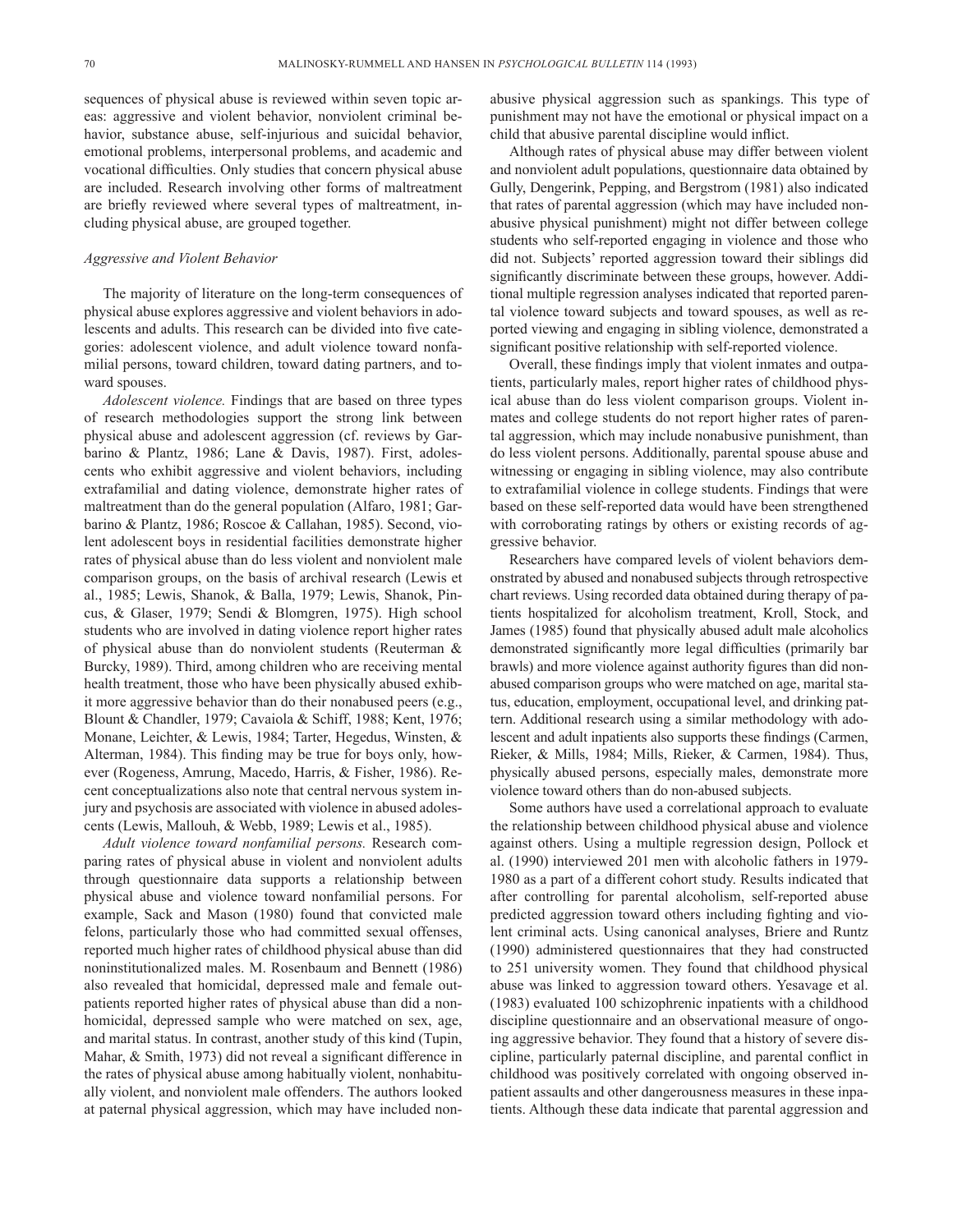physical abuse appear to be related to later aggressive behavior toward nonfamilial persons in males and females, the biases inherent in the self-report measures render their validity questionable, particularly when used with schizophrenic inpatients.

Finally, McCord (1983) explored the relationship between physical abuse and later violent behavior in her aforementioned prospective study She did not find a difference among abused, neglected, rejected, and loved groups on the overall rate of crimes committed in adulthood (McCord, 1983). Violent crimes were not discriminated from other types of crimes in this analysis. Subsequent multiple regression analyses revealed that lack of supervision, parental conflict, and parental aggression, including physical abuse, accounted for a significant amount of the variance in "personal crimes" (e.g., assault, rape, and murder). Therefore, parental aggression has a positive relationship with violent criminal behavior.

*Adult violence toward children.* In addition to nonfamilial violence, several investigations examined patterns of familial violence in adults with histories of childhood physical abuse. Because other authors (Kaufman & Zigler, 1987; Widom, 1989) recently reviewed research on the intergenerational transmission of abuse, the findings are only briefly mentioned here. Estimates of intergenerational transmission of abuse range from 7% to 70%, depending on the research methodology used. Reviewers (Kaufman & Zigler, 1987; Widom, 1989) agree that approximately one third  $(30\% \pm 5\%)$  of physically abused or neglected individuals abuse their own children. Perpetration of abuse by these individuals may be moderated by aspects of their childhood maltreatment, their social relationships, cognitive and emotional factors, and current stressors (Egeland, 1988; Egeland et al., 1988; Herrenkohl, Herrenkohl, & Toedter, 1983; Hunter & Kilstrom, 1979).

*Adult violence toward dating partners.* Studies that used several different self-report methodologies demonstrate a relationship between childhood physical abuse and dating violence in college students. Laner and Thompson (1982) found that college students with a history of abuse had received higher rates of dating violence than had nonabused students. Abused subjects also inflicted higher rates of dating violence than did nonabused subjects. Similarly, Bernard and Bernard (1983) found that males and females who had inflicted dating violence reported significantly higher rates of experienced or observed physical abuse in their families of origin than did nonabusive subjects. Furthermore, approximately 75% of abusive subjects used the same form of violence on their dating partners as they had experienced or observed in childhood. However, neither study controlled statistically for additional variables that might affect dating violence.

A few studies have conducted correlational and multiple regression analyses to predict dating violence in college students. Riggs, O'Leary, and Breslin (1990) found that physical abuse, as well as parental marital violence and life events, significantly correlated with inflicted dating violence in male and female college students. Another study (Sigelman, Berry, & Wiles, 1984) discovered gender differences in that childhood physical abuse, as well as low social desirability scores, predicted both received and inflicted dating violence for women but not for men.

Similarly, Marshall and Rose (1990) found that childhood

physical abuse predicted received and inflicted dating violence for women but that this relationship was less strong for men. Positive stress, or the total reported impact of recent positive life events, predicted inflicted dating violence in men only. In contrast, an earlier study by Marshall and Rose (1988) revealed that childhood abuse among men significantly predicted received and inflicted dating violence, whereas childhood abuse among women predicted received violence. The results of these studies may have differed because of definitional variations. Both studies by Marshall and Rose (1988,1990) included Conflict Tactics Scales (CTS) items of verbal and physical aggression in their definitions of childhood abuse and dating violence, whereas Sigelman et al. (1984) included only CTS physical aggression items. Riggs et al. (1990) developed a three-item measure of childhood physical abuse that included physical aggressiveness only. Additionally, Marshall and Rose (1988) included married subjects and thus examined dating and marital violence, whereas the other three studies did not. Thus, although childhood physical abuse appears to predict dating violence in college students, the relationship is relatively weak and appears to be influenced by a variety of other factors, including gender differences and parental marital violence.

*Adult violence towards spouses.* Descriptive data from several sources (e.g., Fitch & Papantonio, 1983; Roscoe & Benaske, 1985; Straus, Gelles, & Steinmetz, 1980) suggest that physical abuse relates to inflicted and received marital violence for both males and females, even after controlling for parental marital violence. For example, Straus et al. (1980) surveyed 1,146 American homes. Of men whose parents did not hit each other, those who had been physically abused as teenagers had twice the rate of violence toward their wife than did nonabused men. This relationship was less strong for women. Unfortunately, these studies did not report tests for statistical significance between abused and nonabused groups; many also did not report attempts to control for additional variables, such as parental marital violence, that may have discriminated between groups.

Kalmuss (1984) intervieweda nationally representative sample of 2,143 adults. Through chi-square analyses, she found that both physical abuse in adolescence and parental marital violence were significantly related to inflicting severe marital violence for both men and women. However, parental marital violence was more strongly related than physical abuse to marital violence. Because earlier physical abuse in childhood was not assessed, however, the incidence of physical abuse was probably underestimated and consequently may have a stronger relationship to marital violence than reported.

Two studies using control groups have been conducted on male perpetrators of marital violence. First, Kroll et al. (1985) discovered that physically abused alcoholic men described significantly more marital violence toward their wife during treatment than did nonabused alcoholic comparison groups, on the basis of retrospective chart reviews. Problems with this study involved biases related to archival data and the limited generalization of findings to nonalcoholic men. Second, A. Rosenbaum and O'Leary (1981) administered questionnaires to abusive couples (i.e., the husband had committed at least one abusive act) and to nonviolent, maritally discordant couples who were receiving psychological treatment, as well as to satisfacto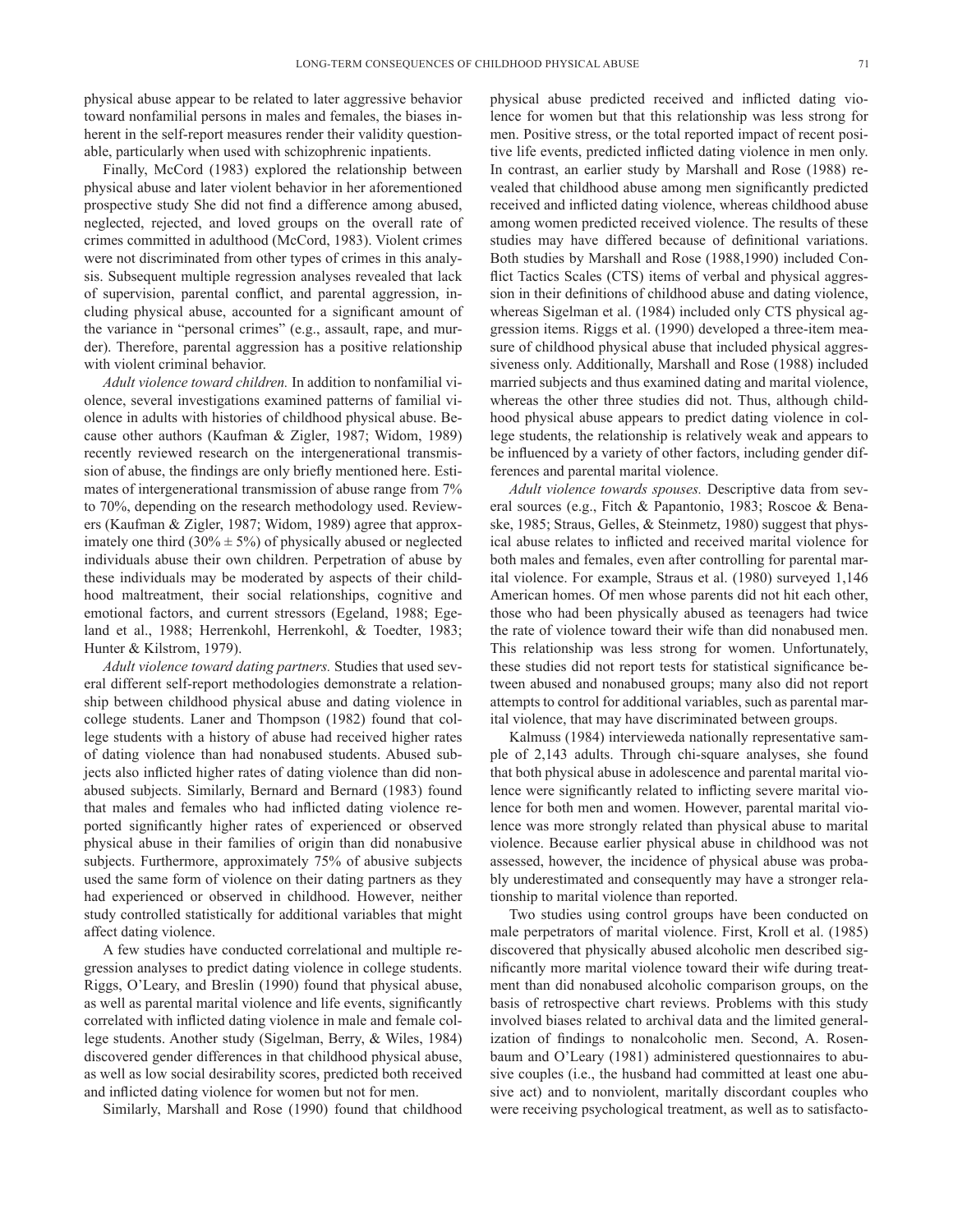rily married couples in the community. No differences between groups on age, years married, or religion existed. On the basis of both husband and wife reports, A. Rosenbaum and O'Leary found that abusive husbands had experienced significantly more physical abuse and, especially, parental marital violence than had nonabusive husbands. Additionally, husband and wife reports revealed that the rate of childhood abuse experienced by abused wives did not differ from that experienced by nonabused wives. These findings imply that whereas childhood physical abuse relates to spouse abuse in men, it may not relate to women's involvement in abusive marital relationships. Furthermore, parental marital violence may also contribute to spouse abuse.

#### *Nonviolent Criminal Behavior*

Physically abused children demonstrate significantly more noncompliance, nonaggressive conduct disorders, and other externalizing behaviors than do nonabused comparison groups (cf. Ammerman et al., 1986; Conaway & Hansen, 1989; Hansen et al, 1990; Kashani, Shekim, Burk, & Beck, 1987; Lamphear, 1985; Rogeness et al, 1986). Similarly, research on juvenile delinquency reveals that physically abused adolescents demonstrate more legal problems than do nonabused comparison groups (cf. Alfaro, 1981; Cavaiola & Schiff, 1988; Garbarino & Plantz, 1986; Lane & Davis, 1987; Pfouts, Schopler, & Henley, 1981). Because violent and nonviolent crimes are often com bined in these delinquency studies, however, it is unclear if physically abused adolescents engage in more nonviolent criminal behavior than do nonabused peers. Additionally, the behavior of physically abused children may appear similar to child witnesses of domestic violence (Jaffe, Wolfe, Wilson, & Zak, 1986) and children from nonabusive families who experience parent-child problems (Wolfe & Mosk, 1983). Although these findings imply that family variables such as spousal violence and parent-child relationship problems also impact externalizing behaviors, family variables frequently are not controlled for in the aforementioned literature.

Two studies using multiple regression analyses have explored the relationship between childhood physical abuse and nonviolent criminal behavior in adults. Through data collected during interview, Pollock and associates (Pollock et al, 1990) demonstrated that after they controlled for parental alcoholism, self-reported physical abuse predicted criminal acts, including traffic offenses, theft, or sexual and violent crimes. This study re vealed problems that were similar to those found in the delinquency literature, because the authors did not discriminate between violent and nonviolent criminal acts in their analysis nor did they control for family variables. McCord's (1979) prospective research addressed these problems through multiple regression analyses; subject's home environment, nonviolent crimes, and violent crimes were measured independently and were controlled through statistical analyses. McCord did not discriminate physical abuse from other parental aggression, however. She discovered that lack of maternal affection and supervision and paternal "deviation" (i.e, alcoholism or conviction of a serious crime) contributed significantly to the variance in property crimes (e.g., larceny, auto theft, and break ing and entering), but parental aggression, including physical abuse, did not. Therefore, present research has not shown a relationship between physical abuse and nonviolent criminal behavior.

#### *Substance Abuse*

Some evidence exists to support a relationship between childhood physical abuse and substance abuse in adolescence. Cavaiola and Schiff (1988) conducted a retrospective chart review of 500 adolescent subjects who had been admitted to a residential treatment program. They found that 30% of their subjects had been physically or sexually abused, a higher rate than that in the general population. They also found that abused adolescents had begun alcohol and drug abuse at an earlier age than had nonabused substance abusers in the same program, as well as nonabused, nonchemically dependent adolescents in the community. Additionally, the authors noted a high rate of parental substance abuse  $(75%)$  reported by the abused group, a finding supported by other research on adolescent inpatients (Carmen et al, 1984); however, they did not control for the possible effects of parental substance abuse on subjects' substance abuse. Because the authors grouped sexual-and physical-abuse victims together, the relationship between substance abuse and physical abuse only was unclear.

Adults who abuse substances report a higher incidence of childhood physical abuse than that reported by the general population, with estimates ranging from 13%-35%, depending on the type of data collection used (Cohen & Densen-Gerber, 1982; Kroll et al, 1985; Schaefer, Sobieraj, & Hollyfield, 1988). Comparisons of substance abuse in abused versus nonabused adult samples yield mixed reviews, however. Using self-report questionnaires, Schaefer etal.(1988)compared drinking behaviors in physically abused male alcoholic veterans and non-abused alcoholic veterans who demonstrated similar race, religion, income, and treatment variables. They found that abused alcoholics did not differ from nonabused alcoholics in the onset, severity, or treatment history of alcoholism. Physically abused subjects did report that alcohol had a stronger impact on their life-style, activities, and social interactions than did nonabused comparison groups. Using a retrospective chart re view, Kroll et al. (1985) discovered that physically abused alcoholic men demonstrated significantly more "suicidal drinking" (drinking despite serious medical conditions such as liver failure) than did nonabused comparison groups. These studies indicate that physically abused male alcoholics report more problematic drinking behaviors, accompanied by life-style, social, and medical difficulties, than do nonabused alcoholics. These findings cannot be generalized to women and nonalcoholic populations, however; and, again, parental substance abuse was not adequately controlled.

Comparisons of abused and nonabused groups in inpatient and community settings also reveal differences in drinking-related issues. Through intake interviews to a military medical center, Brown and Anderson (1991) discovered that physically abused inpatients and inpatients with combined physicalabuse and sexual-abuse histories had higher rates of alcoholuse dis orders and histories of alcohol and drug abuse than did non-abused inpatients. Although the authors noted that physi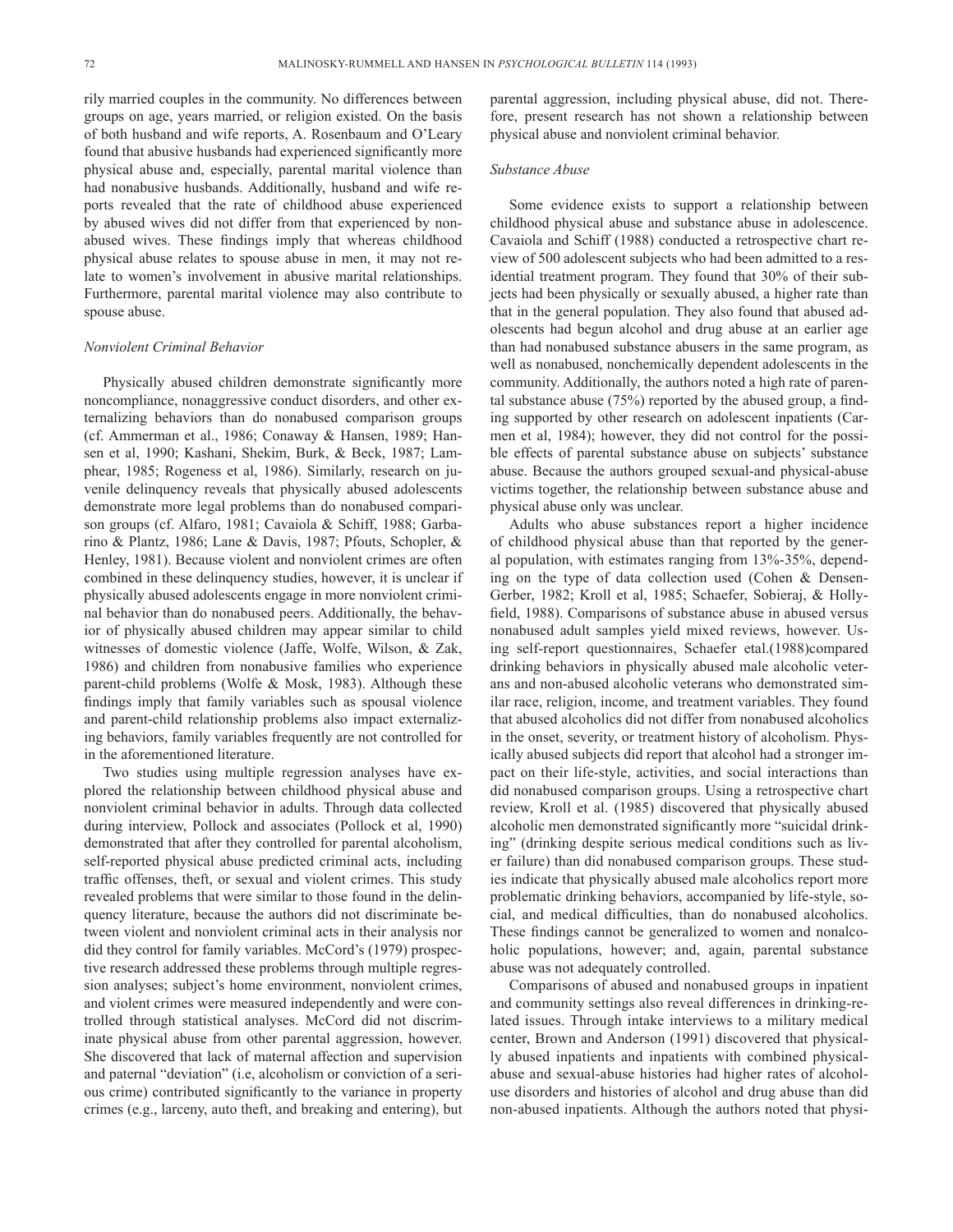cally abused men reported higher rates of parental alcoholism than did nonabused men, they did not control for the effects of parental alcoholism or the effects of other variables (e.g., SES) on inpatients' alcohol-related behaviors. Results from prospective research indicated that physically abused men did not show higher rates of alcoholism than did men from neglected, rejected, and loved backgrounds (McCord, 1983). Parental alcoholism did negatively affect subjects' vulnerability to negative outcomes of abuse, which included alcoholism. The research indicates that physically abused inpatients tend to experience more alcoholism disorders and drug and alcohol abuse than do nonabused inpatients. Furthermore, abused populations also demonstrate higher rates of parental alcoholism, a variable that has not been adequately controlled in most studies. Researchers describing the link between childhood physical abuse and adult substance abuse suggest that the stronger tendency to abuse substances is a result of abuse-related feelings and cognitions (e.g., Brown & Anderson, 1991; Kroll et al., 1985; Sehaefer et al., 1988).

#### *Self-Injurious and Suicidal Behavior*

Maltreatment has been linked to adolescent self-injurious and suicidal behaviors in studies using two different types of methodologies. Archival research has shown that groups of sexually or physically abused adolescents demonstrate more suicidal ideation and attempts than do nonabused comparison groups (Cavaiola & Schiff, 1988; Deykin, Alpert, & McNamarra, 1985). Isolating physical abuse as the variable of interest, Rogers and LeUnes (1979) examined the records of 52 subjects who had been institutionalized for a variety of criminal offenses. They found no difference in suicide attempts among physically abused, institutionalized adolescents in comparison with nonabused peers, perhaps because they only examined suicidal attempts that occurred during a 6-month period. Although these results cannot be generalized to nondelinquent adolescents, they suggest that physical abuse alone may not be related to suicidal behavior in teens. Archival research with adolescent and adult psychiatric inpatients supports this notion, in that victims of both physical and sexual abuse were more likely to exhibit suicidal behavior than were victims of either sexual or physical abuse alone (Carmen et al., 1984; Mills et al., 1984). Additional research to understand the gender and age differences in the effects of physical abuse is needed.

A retrospective chart review by Kroll et al. (1985) constitutes the only comparison of suicidality in abused and nonabused groups. These authors found that physically abused alcoholic men demonstrated a higher incidence of serious suicide attempts than did nonabused comparison groups matched on age, marital status, education, employment, occupational level, and drinking pattern. Although these results demonstrate a relationship between childhood physical abuse and suicidality in men, the authors did not control for factors such as parental substance abuse, nor can the results be generalized to nonalcoholic populations.

Several researchers have used self-report questionnaires and multiple regression analyses with inpatient and college populations, to further explore the relationship between childhood physical abuse and self-destructive behavior. First, Bryer, Nelson, Miller, and Krol (1987) found that physical or sexual abuse accounted for a significant amount of the variance in suicidal ideation, gestures, and attempts in female inpatients. Similarly, physical abuse and parental conflict accounted for  $44\%$ of the variance in self-destructive acts performed by depressed male inpatients (Yesavage & Widrow, 1985). Not only are these findings limited to inpatient populations, who may not be reliable informants, but the former study includes both physical and sexual abuse in the abuse group, whereas the latter includes both physical abuse and parental conflict in the reported analyses. Briere and Runtz (1988) addressed these difficulties in their research by specifically focusing on physical abuse in college women. They discovered that self-reported physical abuse by mother was associated with increased suicidal ideation. Thus, physical abuse appears to be related to self-injurious and suicidal behaviors in male and female inpatients, as well as in female college students. Gender, form of maltreatment, and parental conflict may also affect this relationship.

# *Emotional Problems*

Physically abused youths who are 6 to 16 years old and children from violent or distressed families display significantly more emotional problems, including anxiety and depression, than do nonabused community children (Hjorth & Ostrov, 1982; Jaffe et al., 1986; Wolfe & Mosk, 1983). Additionally, regression analyses with 7- to 17-year-old youths revealed that a history of maltreatment accounted for 58% of the variance in schizoid disorder as measured by the Diagnostic Interview for Children and Adolescents (Kashani et al., 1987). Whereas abused youths appear to have more emotional problems than do nonabused children, family variables such as marital violence and parent-child interaction difficulties may also contribute to these problems (cf. reviews by Ammerman et al., 1986; Hansen et al., 1990).

Two studies used the self-report Symptom Checklist— 90— Revised (SCL-90-R) to measure psychiatric symptoms in abused and nonabused inpatient adults. First, Chu and Dill (1990) found that physically abused, female inpatients obtained higher scores on SCL-90-R subscales of Anxiety, Hostility, Paranoid-Ideation, and Psychoticism, as well as on the Dissociative Experiences scale, than did nonabused, female inpatients. Second, Bryer et al. (1987) found that physically abused, female inpatients demonstrated higher on scores SCL-90-R subscales of Depression, Phobic Anxiety, Anxiety, Somatization, Paranoid-Ideation, and Psychoticism than did nonabused inpatients. Furthermore, patients who had experienced both sexual and physical abuse had significantly higher mean SCL90-R scores than did patients with sexual- or physical-abuse histories only. These results demonstrate a relationship between childhood physical abuse and self-reported emotional problems in female inpatients; however, biases that are due to self-reported abuse histories by this population and limited generalization to other populations (e.g., men and outpatients) must be considered.

The limited generalization of the previous two studies has been addressed by research involving college women (Briere & Runtz, 1988). Using an older version of the SCL-90-R, the Hopkins Symptom Checklist (HSC), Briere and Runtz showed that generalized parental abusiveness, including both psycho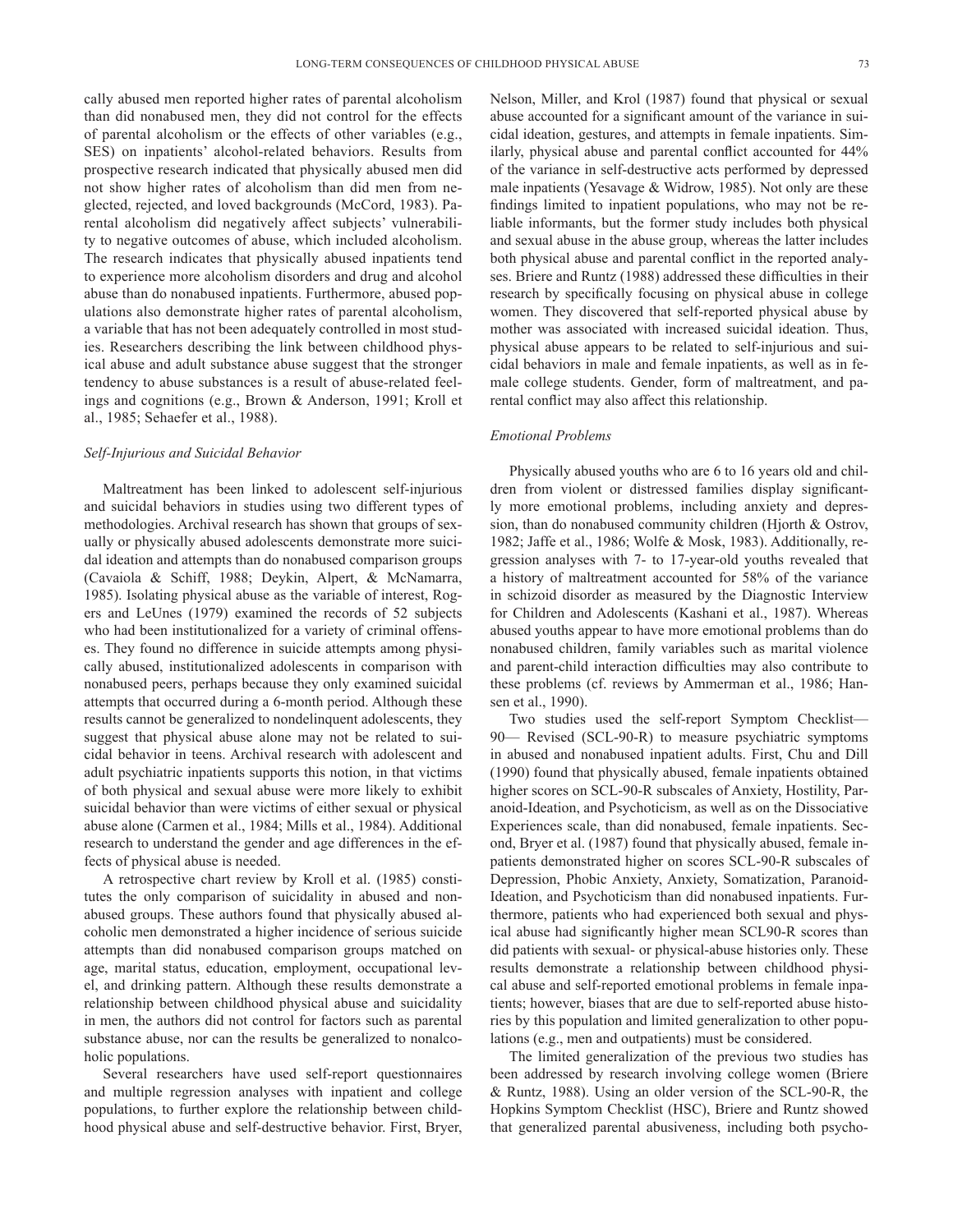logical and physical abuse, positively correlated with all HSC subscales and with a dissociation scale constructed by the authors. Multiple regression analyses also revealed that psychological maltreatment by fathers was related to anxiety, depression, and dissociation, whereas physical abuse by mothers was associated with dissociation. These results indicate that the contribution of psychological maltreatment must be controlled when examining emotional problems in adult populations. The relationship between physical abuse and dissociation has also been noted in research by Putnam, Guroff, Silberman, Barban, and Post (1986).

Studies involving substance abusers demonstrate a link between maltreatment histories and adult emotional problems in men. Through archival data, Kroll et al. (1985) found that physically abused alcoholic men showed more pervasive and situational anxiety than did nonabused alcoholics who were matched on several variables. Using questionnaires, Schaefer et al. (1988) determined that physically abused, alcoholic, male veterans obtained higher scores on all subscales of the SCL-90R (including Somatization, Depression, Anxiety, and Psychoticism) than did nonabused alcoholics who were similar in race, religion, income, and treatment variables. These studies therefore support a relationship between physical abuse and emotional problems in alcoholic men, but parental substance abuse was not adequately controlled.

In conclusion, physical abuse has been associated with a variety of emotional problems, including somatization, anxiety, depression, hostility, paranoid ideation, psychosis, and dissociation, in female inpatient and community samples. Findings suggest that this relationship may be moderated by aspects of the maltreatment, including the presence of multiple forms of maltreatment and gender of perpetrator. Physical abuse has shown a positive relationship with these emotional problems in alcoholic men, which limits the generalizability of these results to other populations. Additionally, statistical significance has been emphasized in these studies. Although some authors note the pervasiveness of more severe psychological distress—or, more specifically, depression and anxiety—in abused groups as compared with nonabused groups (Bryer et al., 1987; Kroll et al., 1985; Schaefer et al., 1988), the clinical or practical significance of these findings (e.g., differences in SCL-90-R scores between groups) has not been thoroughly explored, particularly in the college samples.

## *Interpersonal Problems*

Research on peer relationships in maltreated children and adolescents show mixed findings (cf. reviews by Ammerman et al., 1986; Conaway & Hansen, 1989; Lamphear, 1985). On the basis of parent and teacher reports, some research indicates that physically abused children demonstrate fewer social competencies than do nonabused community children (e.g., Kent, 1976; Wolfe & Mosk, 1983), whereas other research did not find differences between these groups (e.g., Jaffe et al., 1986). Because Wolfe and Mosk (1983) discovered also that physically abused children and children with distressed family relationships did not differ in social competence, these difference might be accounted for by uncontrolled family variables (e.g., distress, parent-child conflict issues, and maltreatment history), as well as by different definitions of social competence.

Three studies used the SCL-90-R with physically abused adults to measure interpersonal sensitivity, that is, negative feelings about interpersonal interactions, such as feeling shy and self-conscious and feeling that one is not understood or is disliked. Two studies demonstrated that adult, female inpatients who reported childhood physical abuse had significantly higher interpersonal sensitivity scores than did unmatched groups of nonabused inpatients (Bryer et al., 1987; Chu & Dill, 1990). Unfortunately, neither study controlled for variables other than physical and sexual abuse, which may have affected interpersonal scores (e.g., through matching procedures). Using multiple regression analyses, Briere and Runtz (1988) discovered that self-reported parental abusiveness positively correlated with college women's scores on the Interpersonal Sensitivity subscale of the HSC. More specifically, both maternal physical abuse and paternal psychological maltreatment significantly predicted higher interpersonal sensitivity in these subjects. Although the clinical significance of this finding remains unclear, Briere and Runtz (1988) noted that their effect sizes were large, as the predictors explained more than 20% of the variance in the dependent variables. Whereas these results indicate a relationship between childhood physical abuse and negative feelings about interpersonal relationships in adulthood, they also highlight the importance of controlling for the variance contributed by a history of psychological maltreatment when examining the relationship between physical abuse and interpersonal competency.

On the basis of her prospective data, McCord (1983) noted similar divorce rates for men from abused, neglected, rejected, and loved backgrounds. Thus, after important family and maltreatment variables are controlled, divorce rate does not appear to differ between abused and nonabused men.

# *Academic and Vocational Diffi culties*

Several studies indicate that maltreated children and adolescents are delayed intellectually and academically, on the basis of test performance (e.g., Kent, 1976; Rogeness et al., 1986; Tarter et al., 1984; also see reviews by Ammerman et al., 1986; Hansen et al., 1990; Lamphear, 1985). Furthermore, cognitive abilities may be affected by maltreatment factors. Neglected boys demonstrate significantly lower IQ scores than do physically abused and nonabused boys, whereas physically abused girls and ne glected girls both display lower IQ scores than do nonabused groups (Rogeness et al., 1986).

It is therefore surprising that little research has been conducted on truancy and other academic difficulties in abused populations. On the basis of interviews that were conducted by social workers, Pfouts et al. (1981) noted that 40% of their adolescent observers and victims of family violence engaged in truancy, a relatively high truancy rate as compared with that of the general population. By means of a self-report questionnaire, Hjorth and Ostrov (1982) discovered that physically abused youths in a child protective facility were less oriented to future vocational and educational goals than were nonabused youths who were matched on age, gender, race, and area of residence. With archival data, Rogers and LeUnes (1979) did not find differences in school expulsions among physically abused and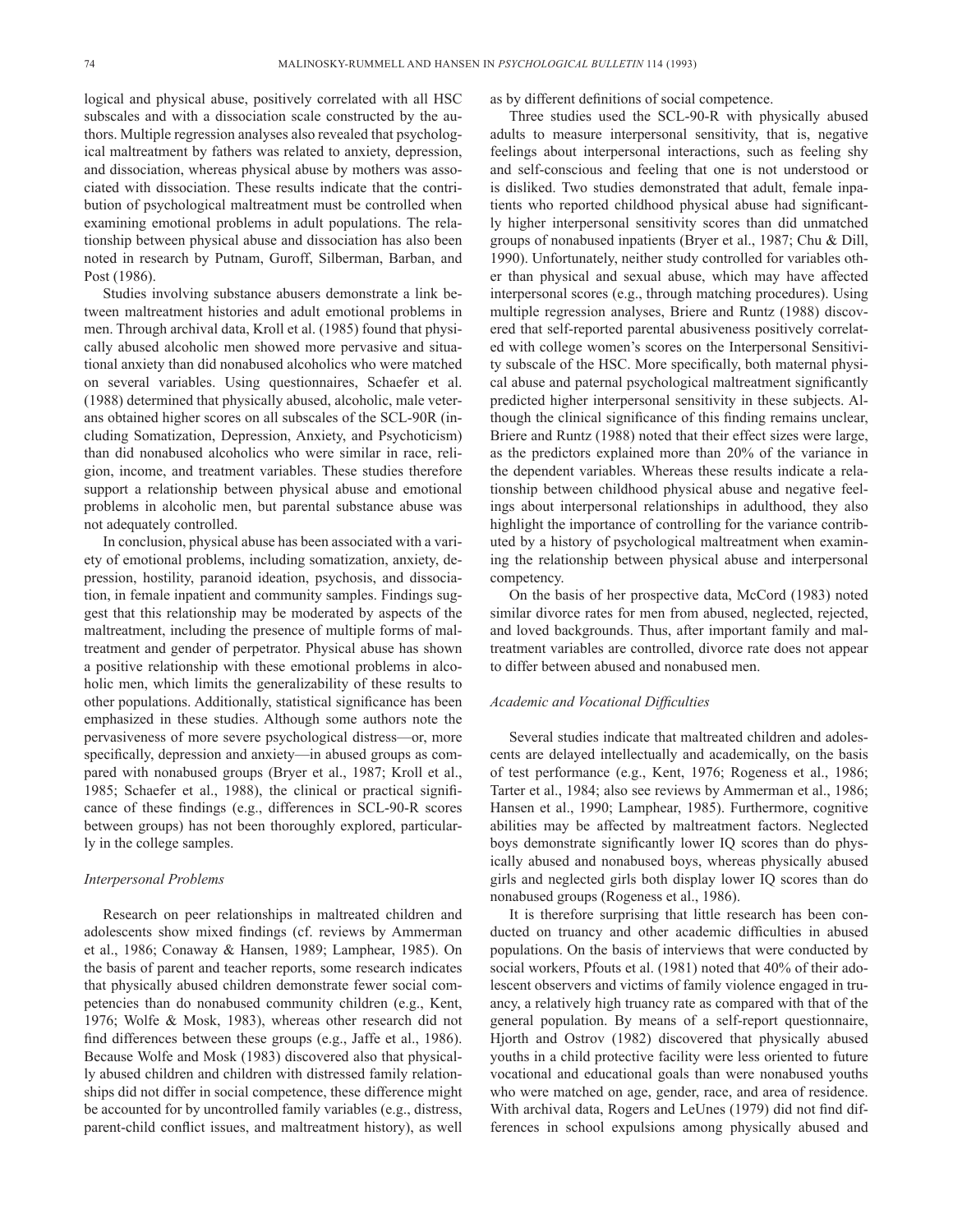nonabused 14- to 18-year-old institutionalized delinquents. The limited 6-month period for data collection, as well as the limited sample of adolescents, may also account for these findings. Discrepancies among studies may be due to differences such as variations in data collection, definition of academic problems, and research design.

Even less research on academic and vocational difficulties has been conducted with adult populations. In her prospective study, McCord (1983) indicated that men with abused, neglected, rejected, or loved backgrounds did not differ on occupational status or in proportions returning to school for further education. However, McCord (1983) stated that subjects who were less vulnerable to their parents' neglect or physical abuse "were more likely to have returned to school having once terminated their education" (p. 269). Adults with physical-abuse histories may differ on more fine-grained measures of vocational difficulties.

#### *Summary of Long-Term Consequences*

Research involving several different methodologies has demonstrated a strong relationship between physical abuse and nonfamilial and familial violence. Studies on nonfamilial violence show that violent persons report higher rates of physical abuse then do less violent comparison groups. Furthermore, retrospective and prospective data indicate that physically abused persons, especially males, demonstrate more violence than do nonabused subjects. In regard to familial violence, it is estimated that approximately  $30\%$  ( $\pm 5\%$ ) of physically abused or neglected individuals abuse their own children (Kaufman & Zigler, 1987; Widom, 1989). Childhood physical abuse also predicts inflicting and receiving dating violence in college students. Last, spouse abusers report higher rates of physical abuse than do nonabusive spouses, and physically abused persons abuse their spouse more often than do nonabused persons.

Research on nonviolent criminal behavior in adolescence typically combines violent and nonviolent criminal behaviors into one category. These studies have shown that abused youths engage in more externalizing and criminal behaviors than do nonabused comparison groups. The limited research with adult subjects does not support an association between physical abuse and exclusively nonviolent criminal behavior.

Although physically abused persons may not differ from nonabused comparison groups in alcoholism rates, groups of substance abusers report higher rates of physical abuse than does the general population. Research predominantly involving male inpatients also suggests that physically abused subjects may demonstrate more specific substance-abusing behaviors (e.g., alcohol-use disorders, alcohol and drug abuse, earlier onset of use, impact on life-style, and suicidal drinking) than do nonabused subjects. However, the limited sample selection (e.g., inpatients), as well as the uncontrolled variance introduced by parental alcoholism, renders these results difficult to generalize to other physically abused persons.

Physical abuse has been associated with self-injurious and suicidal behaviors, as well as emotional problems such as somatization, anxiety, depression, dissociation, and psychosis, in adult, female, inpatient and community samples. Although most studies report similar findings in male subjects, research addressing these topics has primarily been conducted on alcoholic inpatients, which limits generalization of the findings to other physically abused populations.

Little research has been conducted on the presence of interpersonal problems and academic and vocational difficulties in physically abused populations. Divorce and occupational status do not differ between physically abused and nonabused men. However, research that involves more specific interpersonal and employment variables suggests that abused groups may experience more problems in these areas than do nonabused comparison groups. The limited findings on interpersonal and vocational problems are difficult to interpret because of differences in methodology (e.g., prospective vs. retrospective studies) and subject samples (e.g., gender and inpatient vs. outpatient status), as well as the lack of well-defined, adequate measures.

#### *Summary of Moderator Variables*

A *moderator* variable is a qualitative or quantitative variable that "affects the direction and/or strength of the relation between an independent or predictor variable and a dependent or criterion variable" (Baron & Kenny, 1986, p. 1174). On the basis of the preceding review, several moderator variables that may affect the relationship between physical abuse and long-term characteristics can be identified. Because the review was primarily limited to research involving adult victims of childhood physical abuse, the following discussion is not exhaustive, in that moderator variables described in other bodies of literature may also be relevant to this topic. These moderator variables are reviewed in four general classifications: maltreatment characteristics, individual factors, family factors, and environmental factors. These categories are not mutually exclusive. The interaction of multiple factors is also briefly discussed.

*Maltreatment characteristics.* Maltreatment characteristics include variables associated with the abusive incident®. The perpetrator's gender and relationship to the victim may be important moderator variables. Physical abuse by mothers is positively correlated with severity of disciplining one's children (Herrenkohl et al, 1983), nonviolent criminal behavior (Pfouts et al., 1981), suicidal behavior, and anxiety, depression, and dissociation (Briere& Runtz, 1988). An increased number of abusive caretakers is also positively correlated with severity of discipline provided as an adult (Herrenkohl et al., 1983).

The relationship between physical abuse and long-term characteristics may also be affected by occurrence of other forms of maltreatment (e.g., sex abuse). Subjects reporting more than one form of childhood maltreatment may demonstrate more alcohol- and drug-related problems (Brown & Anderson, 1991), severe suicidal behavior (Mills et al., 1984), and more emotional problems (Bryer et al., 1987) than do victims of one form of maltreatment.

Other maltreatment variables—such as age at onset and at termination of abuse and duration, frequency, and severity of abuse—have not been sufficiently measured and explored in the physical-abuse literature. These variables have been shown to moderate outcomes of sexual abuse (Browne & Finkelhor, 1986).

*Individual factors.* Individual factors involve variables per-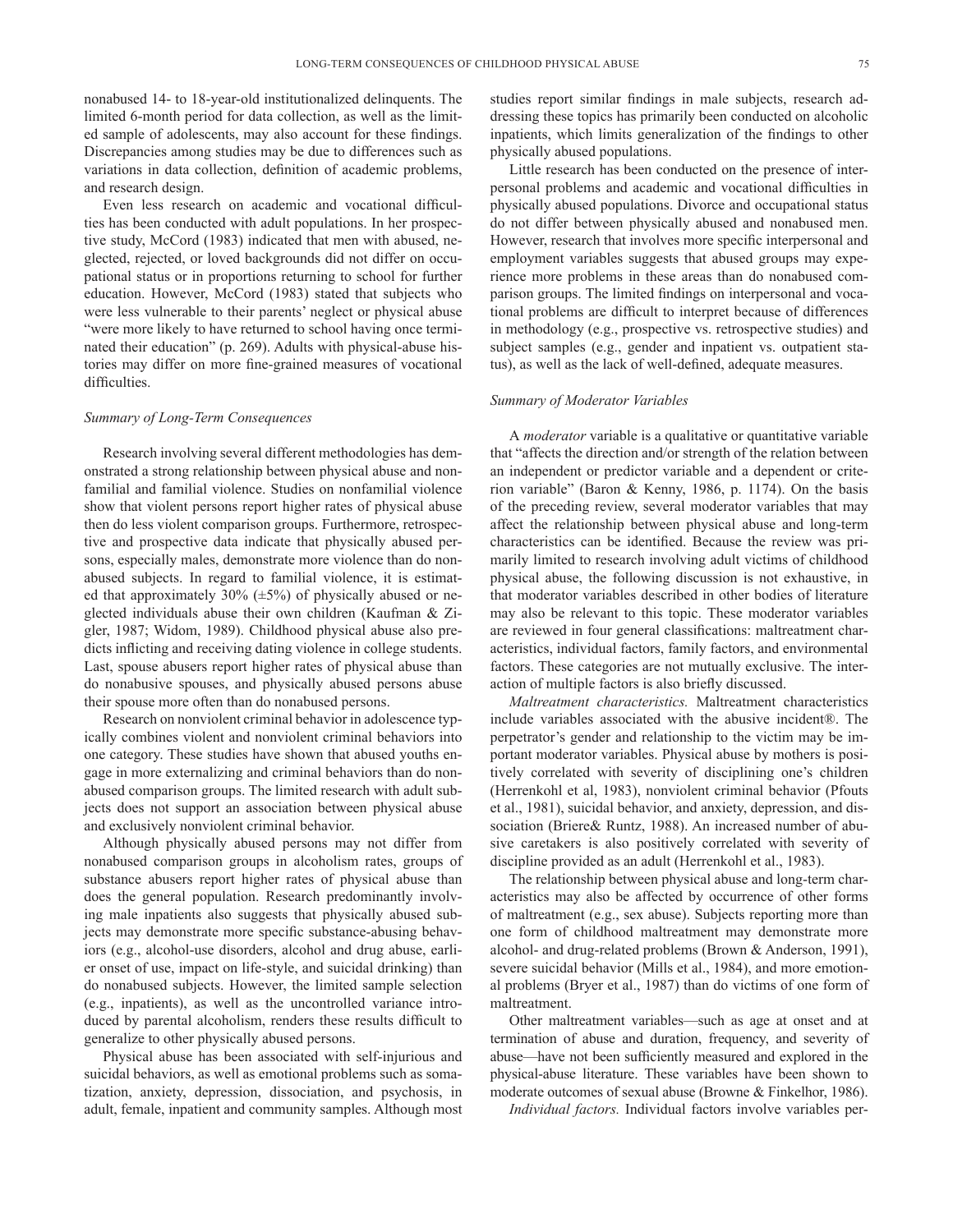taining specifically to the physically abused individual. For example, gender may be an important moderating factor in the relationship between physical abuse and long-term consequences. Many studies have avoided variance due to gender differences by using all-male (e.g., McCord, 1979,1983) or all-female (e.g., Briere & Runtz, 1988) samples. Research from the dating violence literature (Marshall & Rose, 1988,1990; Sigelman et al, 1984) presents conflicting data regarding gender differences in the relationship of childhood physical abuse to violence toward dating partners; however, these studies vary in definition and measurement of childhood physical abuse and dating violence. Another set of studies has attempted to examine gender differences in inpatient populations (Carmen et al., 1984; Mills et al., 1984). These authors present descriptive data (i.e., percentages) that indicate that abused men exhibit violent behavior more often than do abused women, whereas abused women display more self-injurious and suicidal behavior than do abused men. The data also indicate that abused men and women demonstrate different rates of emotional problems. However, these authors did not evaluate whether the differences between men and women on these variables were statistically significant. An additional problem is the confound of age at victimization, gender, and form of maltreatment in these studies. Thus, it is unclear whether differences in violence, suicide, and emotional problems are due to age, gender, form of maltreatment, or an interaction of such variables.

Another relevant individual factor involves the subjects' current age or developmental level. Although a few researchers (Carmen et al., 1984; Egeland, 1988; Egeland et al, 1988; Mills et al, 1984) included both adolescents and adults in their sample, they did not look at the relationship of current age to the behaviors assessed in their subjects. Studies that examined either adolescent samples (e.g, Cavaiola & Schiff, 1988) or adult samples (e.g, McCord, 1979, 1983) did not address this issue either.

Biological and cognitive individual factors may moderate long-term consequences of physical abuse. Biological factors such as central nervous system injury may contribute to violence in abused adolescents (Lewis, Mallouh, & Webb, 1989; Lewis, Moy, et al, 1985). Cognitive factors may moderate longterm consequences, such as perpetration of child abuse in adulthood. For example, abused mothers who do not abuse their children have shown higher IQ scores than do abused mothers who do (Egeland, 1988). Also, Zimrin's (1986) "survivors" of abuse tended to have higher cognitive abilities than did "non-survivors." Her definition of *survivor* was problematic, however, because it was subjective and based on several behaviors exhibited by subjects (e.g, emotional symptoms, sense of self-fulfillment, and academic and vocational achievement).

In addition to cognitive abilities, the emotional states of physically abused subjects may impact long-term consequences. Abusive mothers show more emotional instability, as well as depression and anxiety, than do nonabusive mothers who report a similar background of maltreatment (Egeland, 1988; Egeland et al, 1988). Psychosis may contribute to violence in physically abused adolescents (Lewis, Mallouh, & Webb, 1989; Lewis, Moy, et al, 1985), although thought disorders have not been shown to contribute to long-term consequences in physically abused adults. Finally, research has indicated that physically abused subjects may exhibit more substance-abusing behaviors than do nonabused subjects (Brown & Anderson, 1991; Cavaiola & Schiff, 1988; Schaefer et al, 1988). The impact of substance abuse and related behaviors on the association of physical abuse with long-term consequences has not been examined.

*Family factors.* Family factors are variables involved with the families of physically abused subjects. In children and adolescents, exposure to family violence and family distress, involving primarily parent-child conflict, is associated with internalizing and externalizing behaviors and with social incompetencies (JafFe et al, 1986; Wolfe & Mosk, 1983). In adults, parental marital violence and parental conflict are associated with violence toward others (McCord, 1983; Yesavage et al, 1983), violence toward dating partners (Bernard & Bernard, 1983; Riggs et al, 1990), severe spouse abuse (Kalmuss, 1983), and suicidal behavior (Yesavage & Widrow, 1985). Witnessing sibling violence or aggressing toward a sibling showed a positive relationship with self-reported violence in college students (Gully et al, 1981). Conversely, sibling aggression toward these subjects revealed a negative relationship with self-reported violence (Gully et al, 1981). Therefore, variables involving familial violence and even familial distress should be considered in the relationship of physical abuse and long-term consequences. Moreover, family variables can have either exacerbating (e.g, parental marital violence) or mitigating (e.g, sibling aggression toward the subject) effects on these relationships.

A high rate of parental substance abuse and familial psychiatric illness has been shown in abused samples (Brown & Anderson, 1991; Carmen et al, 1984; Cavaiola & Schiff, 1988). McCord's (1983) 30-year prospective study found that parental alcoholism and parental criminal behavior did positively correlate with subjects' vulnerability to abuse (i.e., to negative outcomes that may have resulted from abuse, such as alcoholism). Although McCord did not more specifically define what types of outcomes constitute vulnerability, this suggests that parental alcoholism and criminal behavior may be important variables to examine in the research on long-term consequences of physical abuse.

*Environmental factors.* Environmental factors include variables primarily "outside" of the child and the child's family. Research has shown that supportive social relationships, participation in therapy, and lower numbers of stressful events may lead to more positive outcomes in abused adults (Egeland, 1988; Egeland et al, 1988; Hunter & Kilstrom, 1979; Riggs et al, 1990; Zimrin, 1986). Additionally, McCord (1983) noted that men that returned to school after having once terminated their education showed less vulnerability to negative outcomes possibly resulting from abuse, suggesting that school experiences may have a moderating effect on long-term consequences of physical abuse.

Low SES has been cited as a risk factor of physical abuse (Kelly, 1983; Wolfe, 1988), but the studies reviewed typically use a limited range of SES subjects or statistical procedures to control the influence of SES on the measures of interest (e.g, McCord, 1979, 1983). The moderating effect of SES on longterm consequences has not yet been investigated. Similarly, removal from a maltreating home has been found to have a posi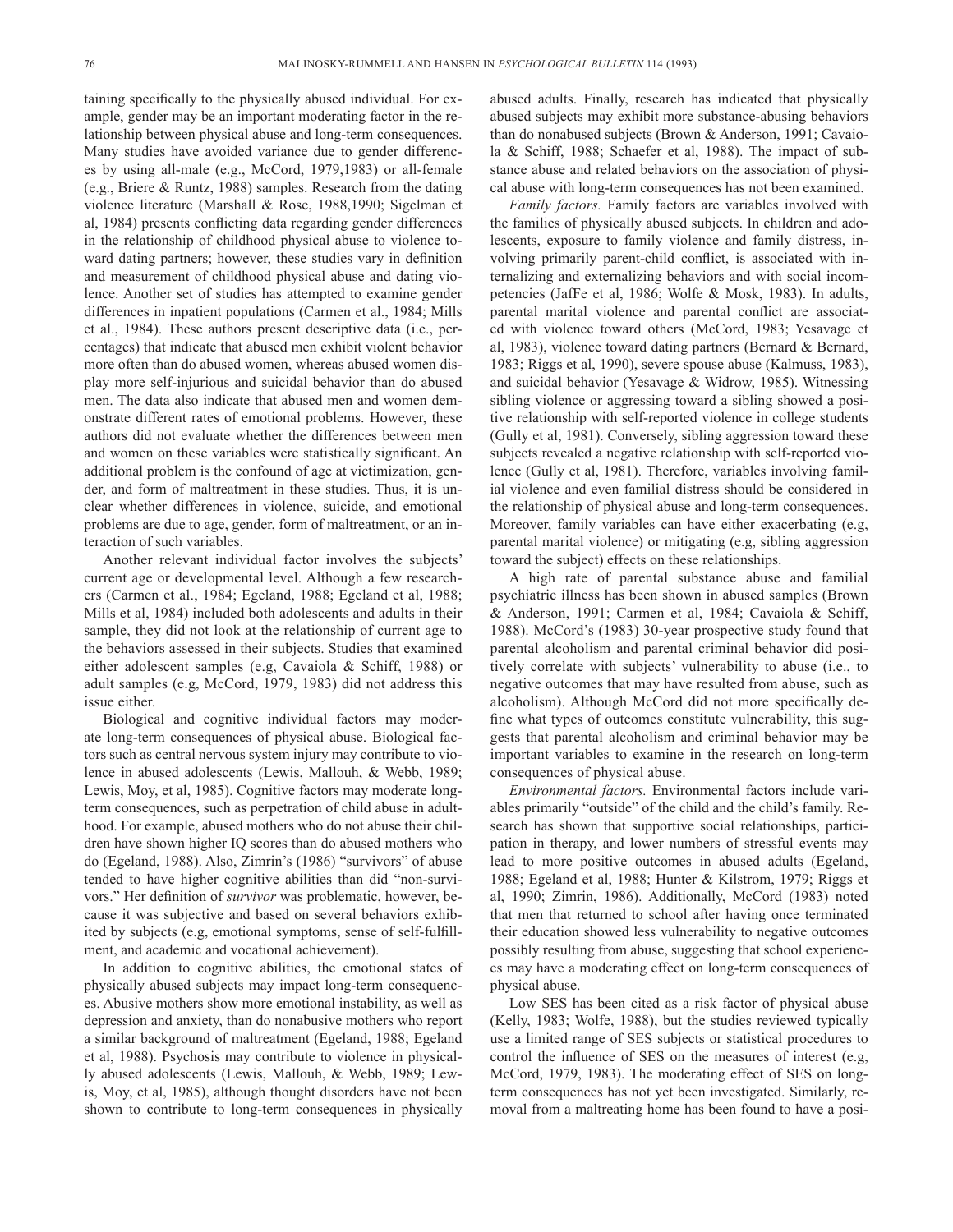tive effect on children (Rutter, 1971, as cited in Rutter, 1979); however, the moderating effect of removal from home and other placement factors, such as the number of foster homes, on long-term consequences has not been examined.

*Multiple factors.* Moderator variables may interact with each other or with consequences of physical abuse in their effects on behavior. These variables may occur concurrently; for example, a coexisting diagnosis of substance abuse may exacerbate violence, suicidality, and emotional problems found in physically abused adults. Multiple factors may also occur sequentially. For example, runaway behavior of an abused youth may lead to future criminality (Garbarino, Wilson,  $\&$  Garbarino, 1986). In either case, it is difficult to determine whether the behaviors assessed are caused by physical abuse, the moderator variables outlined above, other factors, or an interaction of these variables.

# Future Directions

Although much has been learned in recent years, further research that will uncover additional long-term consequences of physical abuse is necessary, particularly in the areas of non violent criminal behavior, interpersonal problems, and vocational difficulties. Because some studies did not discriminate among types of maltreatment in their abused groups, future studies should separate subjects with histories of different forms of maltreatment (e.g., physical abuse vs. neglect vs. combined abuse and neglect) on the basis of standardized definitions. The length of time since the last incident of maltreatment should also be measured, to determine if the behaviors assessed are long-term consequences or short-term responses to some ongoing or recent abuse. Additional characteristics of the abusive incident® (e.g., gender and relationship of perpetrator, duration, frequency, and severity) should be appropriately defined and systematically evaluated to determine their association with long-term consequences.

Research involving all types of methodologies should include operationally defined, psychometrically sound measures of maltreatment variables, outcome variables, and moderator variables. Instruments should be precise enough to detect existing differences between abused and nonabused subjects,' particularly when assessing specific emotional, interpersonal, and academic and vocational problems. To eliminate problems arising from retrospective data-collection methods, more observa tional measures of both the independent and dependent variables should be used. If self-report or ratings by others are used, an attempt should be made to include multiple sources of information and to validate these reports with additional, preferably more objective, measures, such as child protective service records and court reports.

Very little is known about the mechanisms through which physical abuse has long-term consequences. The initial focus on the identification of potential consequences seems essential, but it is now important for researchers to elucidate the potential mechanisms. The selection of variables and assessment devices for research on the mechanisms of influence, as well as interpretation of the findings, will be more likely to be influenced by the theoretical orientation of the researchers.

The most promising research strategies to investigate consequences of maltreatment involve the prospective methodologies, which also allow a better understanding of the mechanisms that link physical abuse and short- and long-term consequences. A model of these consequences and moderator variables needs to be developed and affirmed through longitudinal research. Unfortunately, this type of research requires several years of data collection and funding and, therefore, is not feasible for many researchers. Meanwhile, comparisons of physically abused and relevant nonabused groups should be made by means of multivariate techniques that can control for or investigate the impact of moderator variables (e.g., multiple regression). Although this research methodology cannot definitively demonstrate causal relations, it can provide important evidence regarding the differences between physically abused and nonabused subjects.

Although a variety of gaps and methodological deficits have been identified in the literature, the currently available findings indicate the varied and complex nature of the long-term consequences of physical abuse in childhood. The evidence clearly indicates a need for further understanding of the long-term consequences and the variables that moderate them, as well as strategies to prevent the negative effects of abuse. Although more attention has been directed recently to the treatment of the child victims of physical abuse (cf. Fantuzzo, 1990; Hansen et al., 1990; Walker, Bonner,& Kaufman, 1988), further understanding of the long-term impact of such intervention is also needed.

# **Acknowledgments**

We thank Robert P. Hawkins, Catherine A. Martin, Francis Malinosky-Rummell, and Nora S. Newcombe for their helpful comments on versions of this article.

#### **References**

- Abrams, J. R. (1981). Adolescent perceptions of parental discipline and juvenile delinquency. In R. J. Hunner & Y. E. Walker (Eds.), *Exploring (he relationship between child abuse and delinquency* (pp. 252–265). Montclair, NJ: Allanheld, Osmun.
- Alfaro, J. D. (1981). Report on the relationship between child abuse and neglect and later socially deviant behavior. In R. J. Hunner & Y. E. Walker (Eds.), *Exploring the relationship between child abuse and delinquency* (pp. 175–219). Montclair, NJ: Allanheld, Osmun.
- Ammerman, R. T., Cassisi, J. E., Hersen, M., & Van Hasselt, V B. (1986). Consequences of physical abuse and neglect in children. *Clinical Psychology Review, 6,* 291–310.
- Baron, R. M., & Kenny, D. A. (1986). The moderator-mediator variable distinction in social psychological research: Conceptual, strategic, and statistical considerations. *Journal of Personality and Social Psychology, 51,* 1173–1182.
- Bernard, M. L., & Bernard, J. L. (1983). Violent intimacy: The family as a model for love relationships. *Family Relations, 32,* 283–286.
- Blount, H. R., & Chandler, T. Z. (1979). Relationship between childhood abuse and assaultive behavior in adolescent male psychiatric patients. *Psychological Reports, 44,* 11–26.
- Briere, J., & Runtz, M. (1988). Multivariate correlates of childhood psychological and physical maltreatment among university women. *Child Abuse and Neglect, 12,* 331–341.

Briere, J., & Runtz, M. (1990). Differential adult symptomatology asso-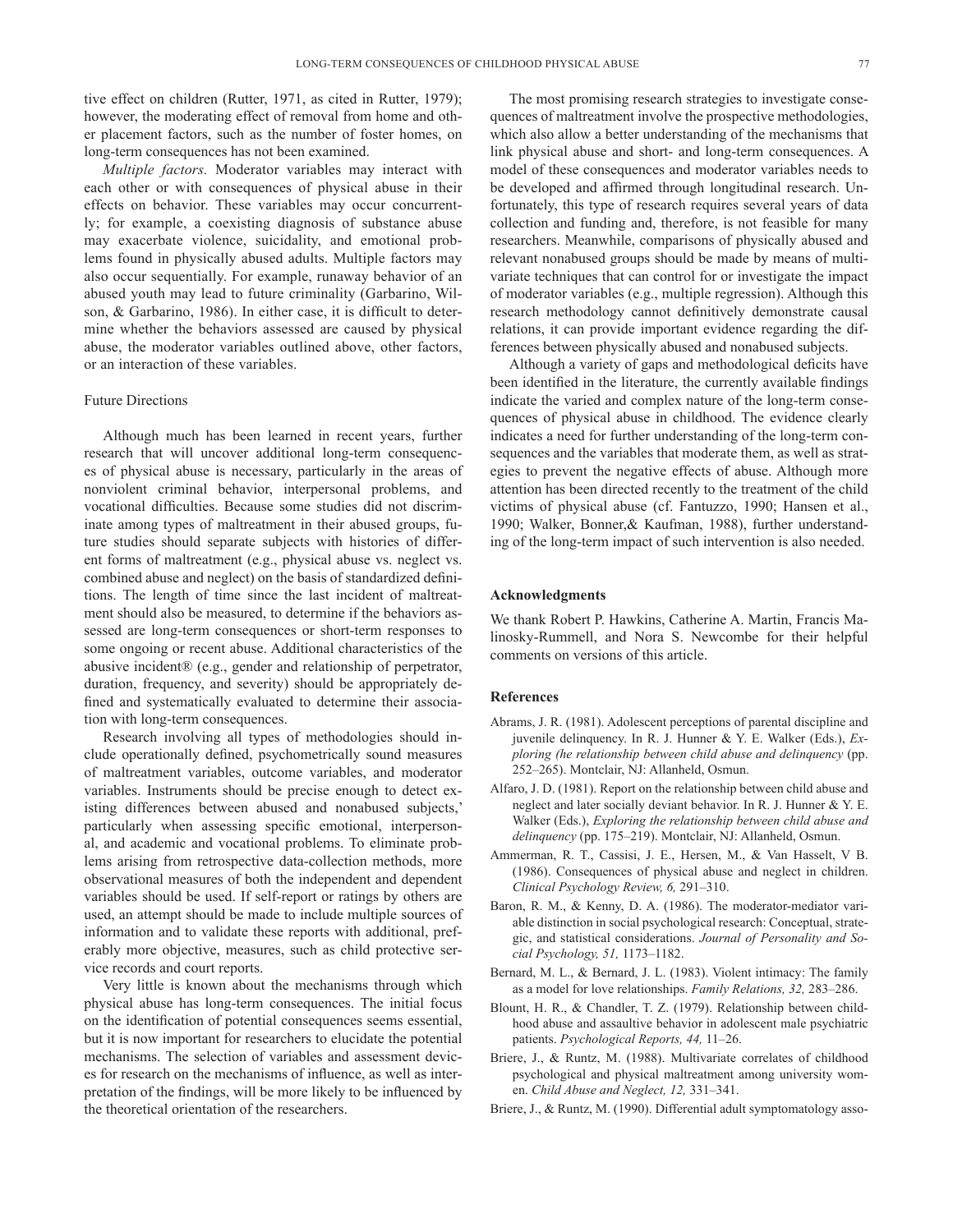ciated with three types of child abuse histories. *Child Abuse and Neglect, 14,* 357–364.

- Brown, G. R., & Anderson, B. (1991). Psychiatric morbidity in adult inpatients with childhood histories of sexual and physical abuse. *American Journal of Psychiatry, 148,* 55–61.
- Browne, A., & Finkelhor, D. (1986). Impact of child sexual abuse: A review of the research. *Psychological Bulletin, 99,* 66–77.
- Bryer, J. B., Nelson, B. A., Miller, J. B., & Krol, R A. (1987). Childhood sexual and physical abuse as factors in adult psychiatric illness. *American Journal of Psychiatry, 144,* 1426–1430.
- Carmen, E. H., Rieker, P. P., & Mills, T. (1984). Victims of violence and psychiatric illness. *American Journal of Psychiatry, 141,* 378– 383.
- Cavaiola, A. A., & Schiff, M. (1988). Behavioral sequelae of physical and/or sexual abuse in adolescents. *Child Abuse and Neglect, 12,*  181–188.
- Chu, J. A., & Dill, D. L. (1990). Dissociative symptoms in relation to childhood physical and sexual abuse. *American Journal of Psychiatry, 147,* 887–892.
- Cohen, F. S., & Densen-Gerber, J. (1982). A study of the relationship between child abuse and drug addiction in 178 patients: Preliminary results. *Child Abuse and Neglect, 6,* 383–387.
- Conaway, L. P., & Hansen, D. J. (1989). Social behavior of physically abused and neglected children: A critical review. *Clinical Psychology Review, 9,* 627–652.
- Deykin, E. Y., Alpert, J. J., & McNamarra, J. J. (1985). A pilot study of the effect of exposure to child abuse or neglect on adolescent suicidal behavior. *American Journal of Psychiatry, 142,* 1299–1303.
- Egeland, B. (1988). Breaking the cycle of abuse: Implications for prediction and intervention. In K. D. Browne, C. Davies, & P. Stratton (Eds.), *Early prediction and prevention of child abuse.* New York: Wiley.
- Egeland, B., Jacobvitz, D., & Sroufe, L. A. (1988). Breaking the cycle of abuse. *Child Development, 59,* 1080–1088.
- Fantuzzo, J. W. (1990). Behavioral treatment of the victims of child abuse and neglect. Behavior Modification, 14, 316-339.
- Fitch, F. J., & Papantonio, A. (1983). Men who batter: Some pertinent characteristics. Journal of Nervous and Mental Disease, 171, 190-192.
- Garbarino, J., & Plantz, M. C. (1986). Child abuse and juvenile delinquency: What are the links? In J. Garbarino, C. J. Schellenbach, & J. M. Sebes (Eds.), *Troubled youth, troubled families* (pp. 27–39). New York: Aldine de Gruyter.
- Garbarino, J., Wilson, J., & Garbarino, A. C. (1986). The adolescent runaway. In J. Garbarino, C. J. Schellenbach, & J. M. Sebes (Eds.), *Troubled youth, troubled families* (pp. 41–54). New York: Aldine de Gruyter.
- Gully, K. J., Dengerink, H. A., Pepping, M., & Bergstrom, D. (1981). Research note: Sibling contribution to violent behavior. *Journal of Marriage and the Family, 43,* 333–337.
- Hansen, D. J., Conaway, L. P., & Christopher, J. S. (1990). Victims of child physical abuse. In R. T. Ammerman & M. Hersen (Eds.), *Treatment of family violence: A sourcebook* (pp. 17-49). New York: Wiley.
- Herrenkohl, E. C., Herrenkohl, R. C., & Toedter, L. J. (1983). Perspectives on the intergenerational transmission of abuse. In D. Finkelhor, R. J. Gelles, G. T. Hotaling, & M. A. Straus (Eds.), *The dark side of families: Current family violence research* (pp. 305–316). Beverly Hills, CA: Sage.
- Hjorth, C. W., & Ostrov, E. (1982). The self-image of physically-abused adolescents. *Journal of Youth and Adolescence, 11,* 71–76.
- Hunter, R. S., & Kilstrom, N. (1979). Breaking the cycle in abusive families. *American Journal of Psychiatry, 136,* 1320–1322.
- Jaffe, P., Wolfe, D., Wilson, S., & Zak, L. (1986). Similarities in behavioral and social maladjustment among child victims and witnesses to family violence. American Journal of Orthopsychiatry, 56, 142-146.
- Kalmuss, D. (1984). The intergenerational transmission of marital aggression. *Journal of Marriage and the Family, 46,* 11–19.
- Kashani, J. H., Shekim, W. O., Burk, J. P., & Beck, N. C. (1987). Abuse as a predictor of psychopathology in children and adolescents. *Journal of Clinical Child Psychology, 16,* 43–50.
- Kaufman, J., & Zigler, E. (1987). Do abused children become abusive parents? *American Journal of Orthopsychiatry, 57,* 186–192.
- Kelly, J. A. (1983). *Treating child-abusive families: Intervention based on skills-training principles.* New York: Plenum Press.
- Kempe, C. H., Silverman, H., Steele, B., Droegemueller, W., & Silver, H. (1962). The battered child syndrome. *Journal of the American Medi cal Association, 181,* 17–24.
- Kent, J. T. (1976). A follow-up study of abused children. *Journal of Pediatric Psychology, 1,* 25–31.
- Kroll, P. D., Stock, D. F, & James, M. E. (1985). The behavior of adult alcoholic men abused as children. *Journal of Nervous and Mental Disease, 173,* 689–693.
- Lamphear, V. S. (1985). The impact of maltreatment on children's psychosocial adjustment: A review of the research. *Child Abuse and Neglect, 9,* 251–263.
- Lane, T. W., & Davis, G. E. (1987). Child maltreatment and juvenile delinquency: Does a relationship exist? In J. D. Burchard & S. N. Burchard (Eds.), *Prevention of delinquent behavior* (pp. 122–138). Newbury Park, CA: Sage.
- Laner, M. R., & Thompson, J. (1982). Abuse and aggression in courting couples. *Deviant Behavior, 3,* 229–244.
- Lewis, D. O., Mallouh, C., & Webb, V. (1989). Child abuse, delinquency, and violent criminality. In D. Cicchetti & V. Carlson (Eds.), *Child maltreatment: Theory and research on the causes and consequences of child abuse and neglect* (pp. 707–721). Cambridge, England: Cambridge University Press.
- Lewis, D. O., Moy, E., Jackson, L. D., Aaronson, R., Restifo, N., Serra, S., & Simos, A. (1985). Biopsychosocial characteristics of children who later murder: A prospective study. *American Journal of Psychia try, 142,* 1161–1167.
- Lewis, D. O., Shanok, S. S., & Balla, D. A. (1979). Perinatal difficulties, head and fact trauma, and child abuse in the medical histories of seriously delinquent children. *American Journal of Psychiatry, 136,* 419–423.
- Lewis, D. O., Shanok, S. S., Pincus, J. H., &Glaser, G. H. (1979). Violent juvenile delinquents: Psychiatric, neurological, psychological, and abuse factors. *Journal of the American Academy of Child Psychiatry, 18,* 307–319.
- Marshall, L. L., & Rose, P. (1988). Family of origin violence and courtship violence. *Journal of Counseling and Development, 66,* 414– 418.
- Marshall, L. L., & Rose, P. (1990). Premarital violence: The impact of family of origin violence, stress, and reciprocity. *Violence and Victims, 5,* 51–64.
- McCord, J. (1979). Some child-rearing antecedents of criminal behavior in adult men. *Journal of Personality and Social Psychology, 37,*  1477–1486.
- McCord, J. (1983). A forty year perspective on the effects of child abuse and neglect. *Child Abuse and Neglect, 7,* 265–270.
- Mills, T, Rieker, P. P., & Carmen, E. H. (1984). Hospitalization experi-